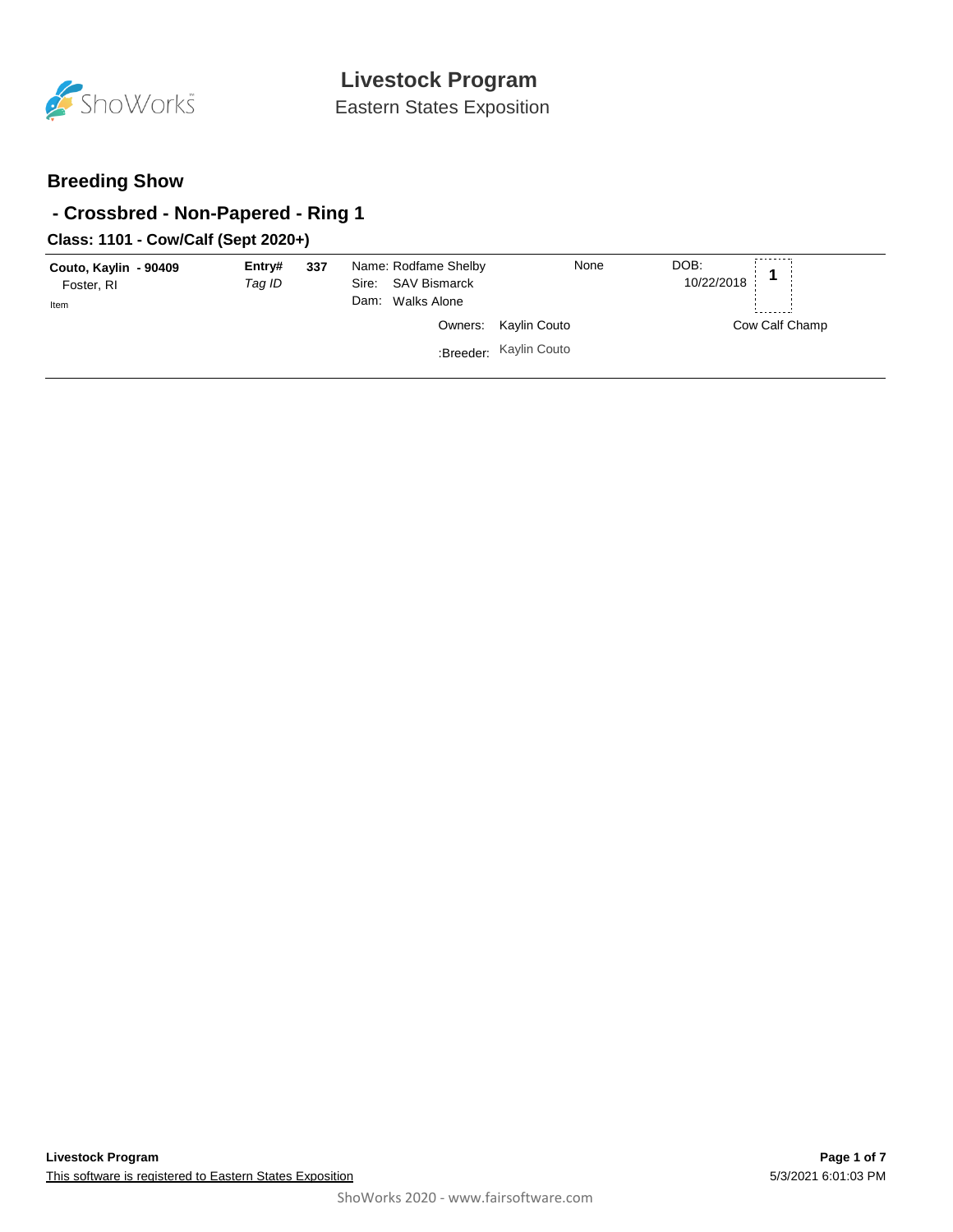

Eastern States Exposition

#### **Class: 1105 - Jr Heifer Calf (Jan 2021+)**

| Couto, Kaylin - 90409<br>Foster, RI<br>Item | Entry#<br>Tag ID | 338 | Name: Rodfame Scarlett<br>Sire: May We All<br>Dam: Rodfame Shelby | None                                           | DOB:<br>2/15/2021 |  |  |
|---------------------------------------------|------------------|-----|-------------------------------------------------------------------|------------------------------------------------|-------------------|--|--|
|                                             |                  |     |                                                                   | Owners: Kaylin Couto<br>:Breeder: Kaylin Couto | Res Calf Champ    |  |  |
|                                             |                  |     |                                                                   |                                                |                   |  |  |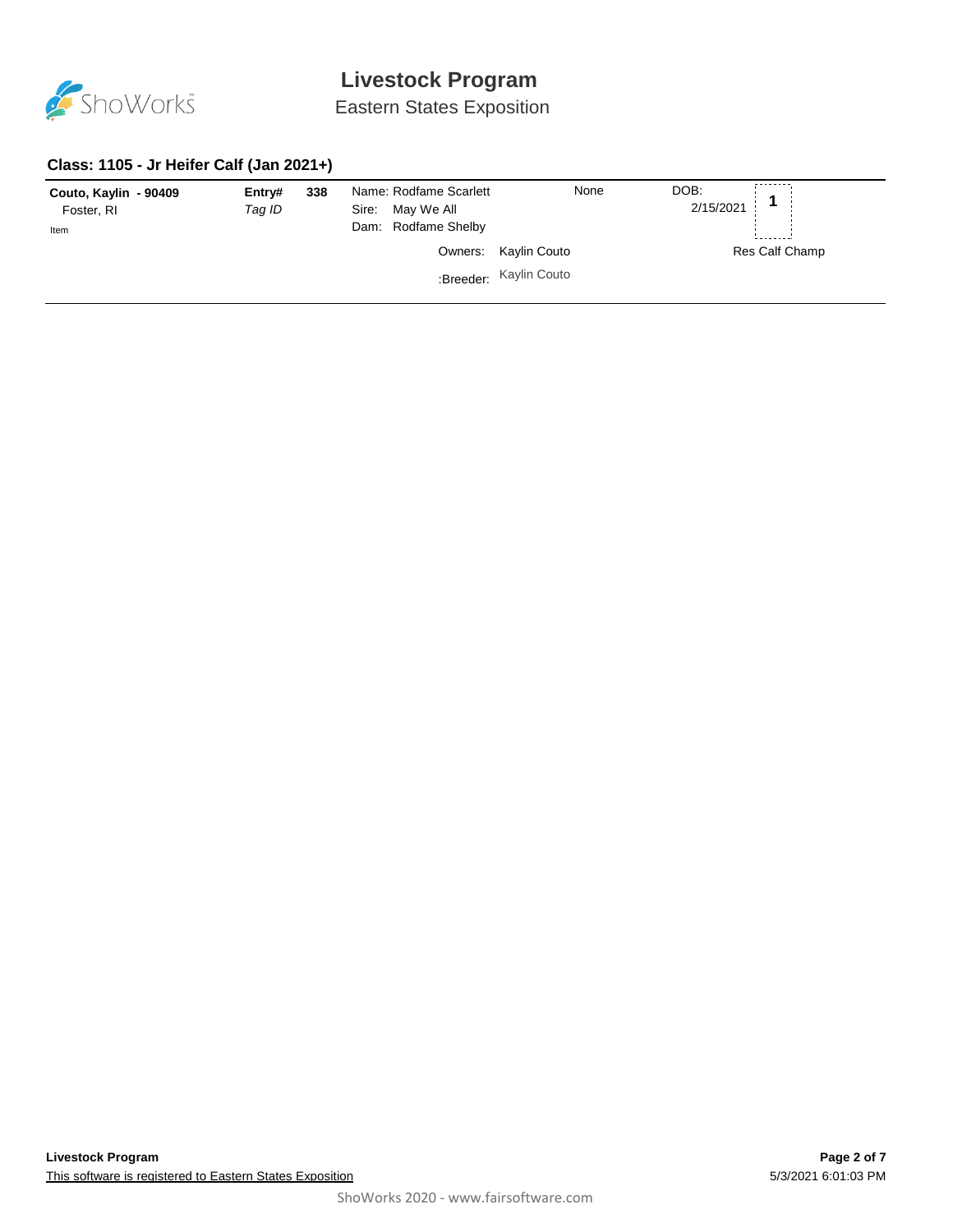

Eastern States Exposition

#### **Class: 1106 - Sr Heifer Calf (Sept-Dec 2020)**

| Ames, Clayre - 90335<br>Orange, MA<br>Item | Entry#<br>Tag ID | Name: TBF Goddess Of War<br>12<br>Sire:<br>Dam: |  |           | <b>NA</b> | DOB:<br>9/14/2020 | ________   |  |
|--------------------------------------------|------------------|-------------------------------------------------|--|-----------|-----------|-------------------|------------|--|
|                                            |                  |                                                 |  | Owners:   |           |                   | Calf Champ |  |
|                                            |                  |                                                 |  | :Breeder: |           |                   |            |  |
|                                            |                  |                                                 |  |           |           |                   |            |  |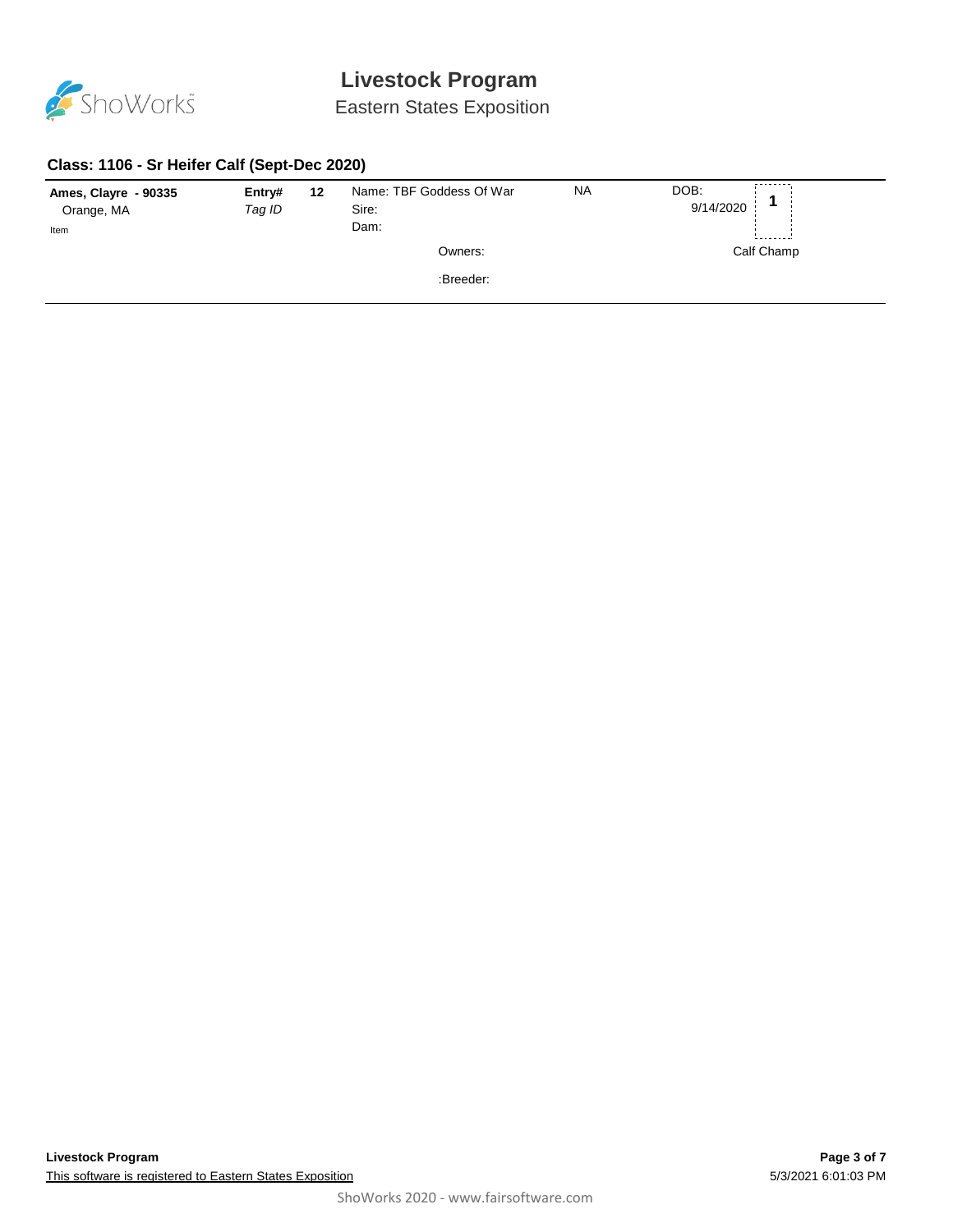

Eastern States Exposition

| Ames, Clayre - 90335<br>Orange, MA<br>Item                 | Entry#<br>Tag ID | 11  | Name: TBF Houdinis Delight<br>Sire:<br>Dam:                      | <b>NA</b>                | DOB:<br>3<br>8/25/2020                  |
|------------------------------------------------------------|------------------|-----|------------------------------------------------------------------|--------------------------|-----------------------------------------|
|                                                            |                  |     | Owners:                                                          |                          |                                         |
|                                                            |                  |     | :Breeder:                                                        |                          |                                         |
| Perkins, Mackenzie - 90319<br>North Stonington, CT<br>Item | Entry#<br>Tag ID | 379 | Name: Ellie<br>Sire:<br>Dam:                                     | non papered              | DOB:<br>2<br>6/30/2020<br>Reserve Cham  |
|                                                            |                  |     | Owners:                                                          | <b>Mackenzie Perkins</b> | Res Int Champ                           |
|                                                            |                  |     | :Breeder:                                                        |                          |                                         |
| Forrest, Kamryn - 90245<br>Foster, RI<br>Item              | Entry#<br>Tag ID | 104 | Name: CJF Golden Girl<br>Fur Trader<br>Sire:<br>Dam: Maine-Anjou | N/A<br>XB02000<br>N/A    | DOB:<br>6/5/2020<br><b>Grand Champi</b> |
|                                                            |                  |     | Owners:                                                          | Kamryn Forrest           | Int Champ                               |
|                                                            |                  |     | :Breeder:                                                        | Cj Furlong               |                                         |
| Howarth, Cortney - 90266<br>Hathorne, MA<br>Item           | Entry#<br>Tag ID | 259 | Name: Coral<br>Sire:<br>Dam:                                     |                          | DOB:<br>4<br>5/28/2020                  |
|                                                            |                  |     | Owners: Essex                                                    |                          |                                         |
|                                                            |                  |     | :Breeder:                                                        |                          |                                         |
|                                                            |                  |     |                                                                  |                          |                                         |

#### **Class: 1109 - Summer Yearling (May-Aug 2020)**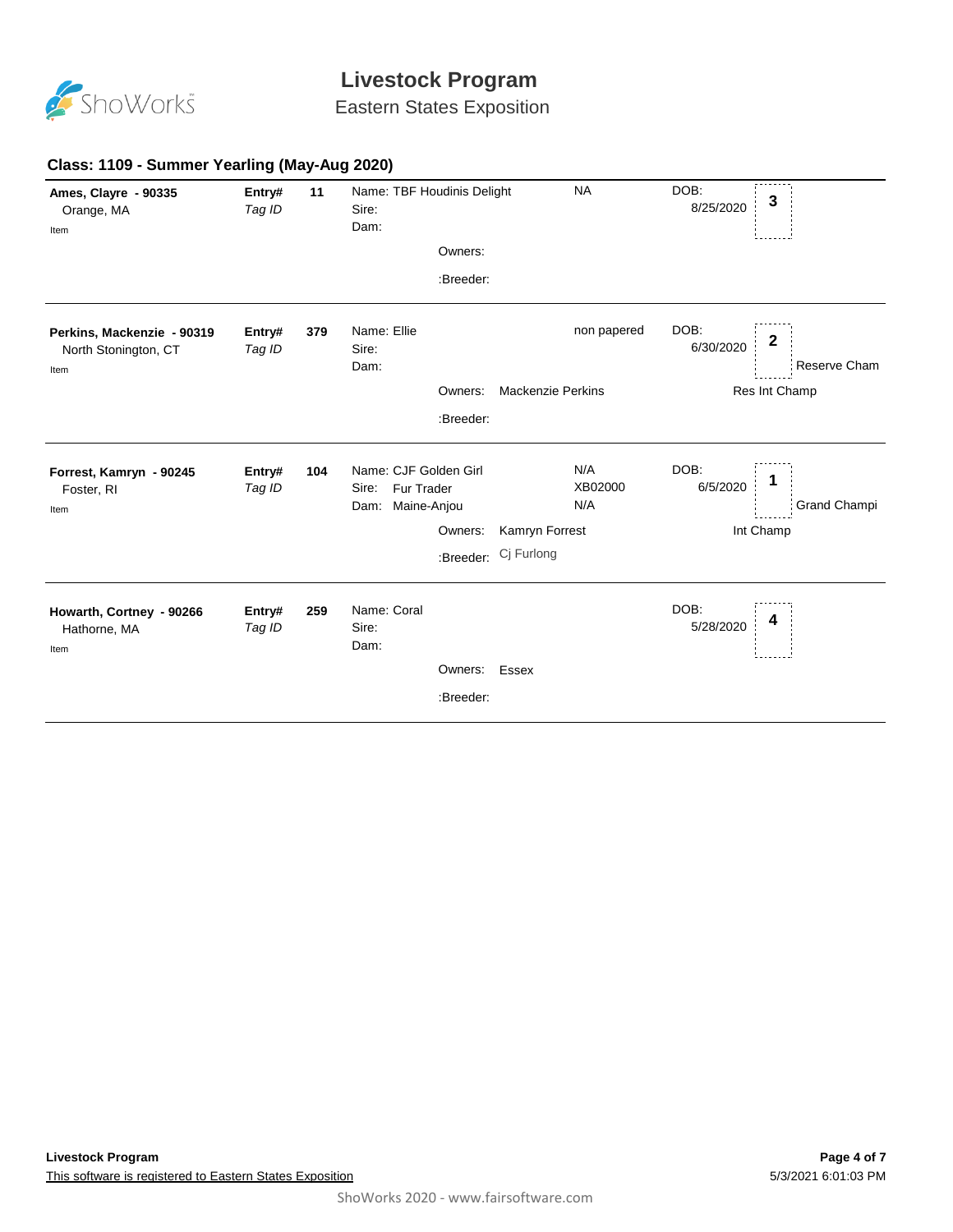

Eastern States Exposition

#### **Class: 1112 - Spring Yearling (Mar-Apr 2020)**

| Breault, Megan - 139<br>Lebanon, CT<br>Item | Entry#<br>Tag ID | 189 | Name: Penelope<br>Worldwide<br>Sire:<br>Dam: Princess | 8400031513085 DOB:<br>4/30/2020 |  |
|---------------------------------------------|------------------|-----|-------------------------------------------------------|---------------------------------|--|
|                                             |                  |     |                                                       | Owners: Megan Breault           |  |
|                                             |                  |     |                                                       | :Breeder: Lincoln Breault       |  |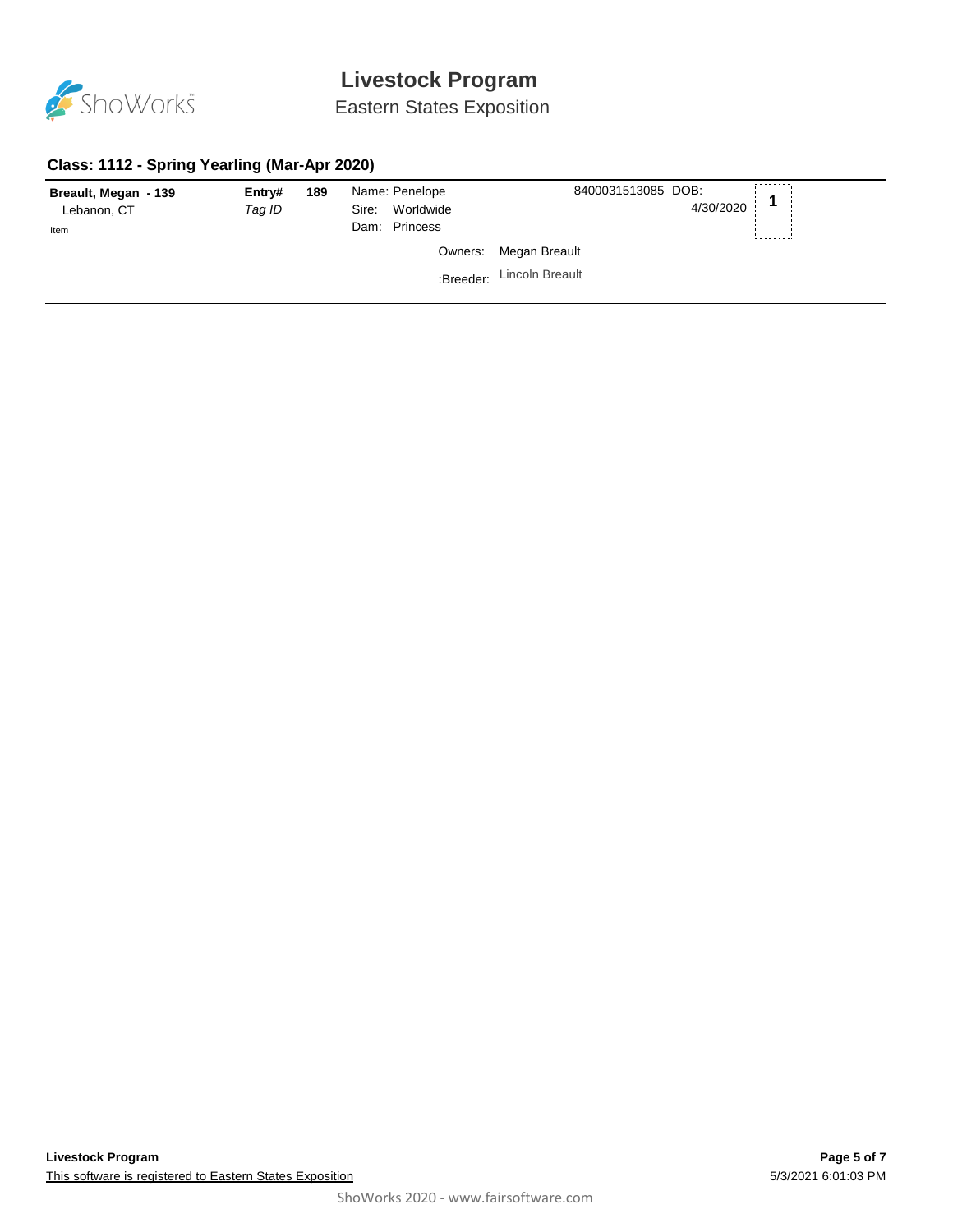

Eastern States Exposition

#### **Class: 1116 - Sr Yearling (Sept-Dec 2019)**

| Ames, Clayre - 90335 | Entry# | 9 | Name: TBF Kallie | <b>NA</b> | DOB:      |          |
|----------------------|--------|---|------------------|-----------|-----------|----------|
| Orange, MA           | Tag ID |   | Sire:            |           | 9/20/2019 |          |
| Item                 |        |   | Dam:             |           |           |          |
|                      |        |   | Owners:          |           |           | Sr Champ |
|                      |        |   | :Breeder:        |           |           |          |
|                      |        |   |                  |           |           |          |